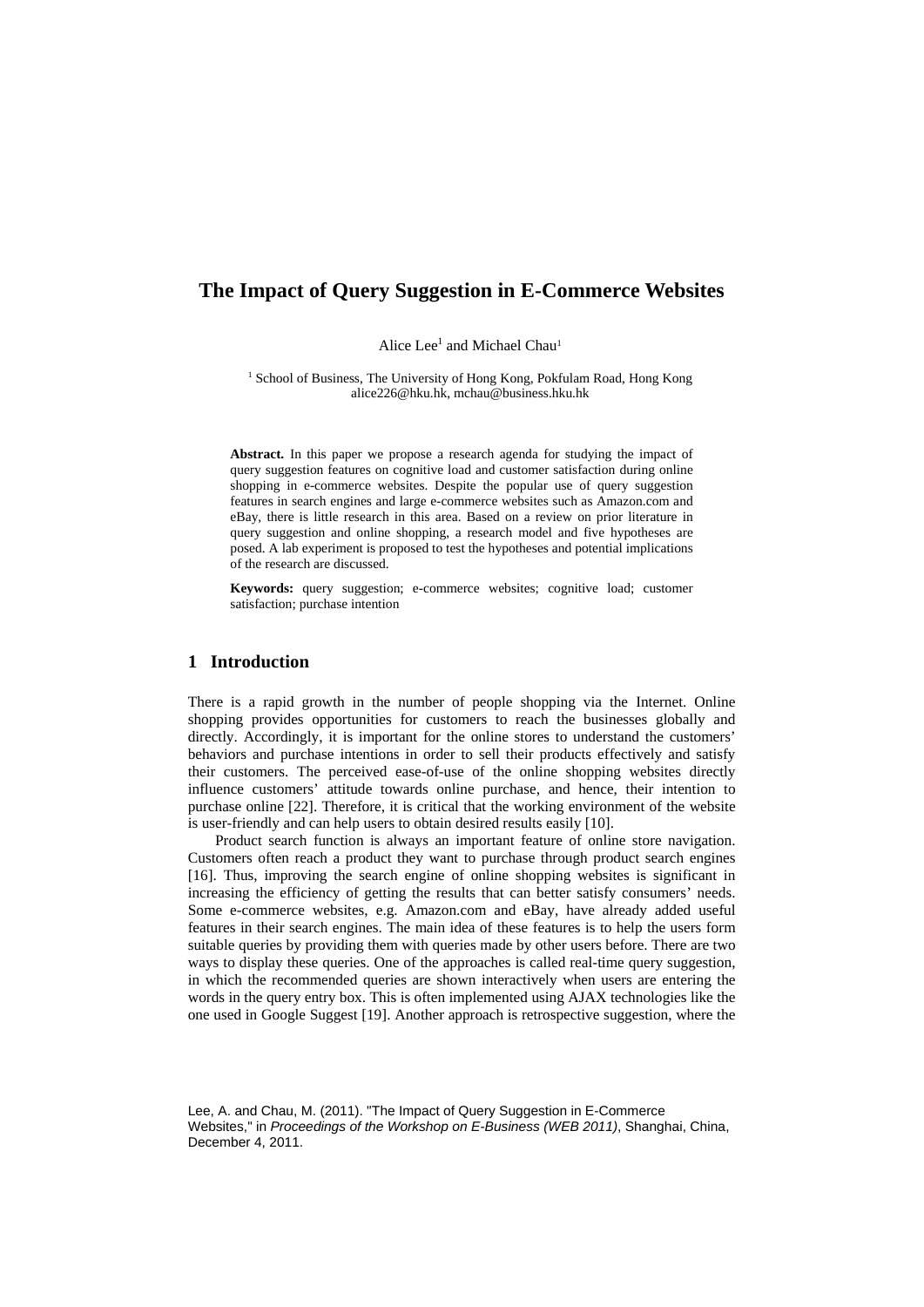suggested queries are shown after retrieval has been executed [23]. However, the effectiveness of the use of such query suggestion features in online shopping website is little known.

The objective of this paper is to examine the effectiveness of query suggestion in online shopping websites. We propose a research model and an experiment design to test the impact of query suggestion on customers' cognitive load (e.g., number of reformulations, decision time) and satisfaction when using these systems. Two settings will be used in the experiment – a baseline setting that does not provide any query suggestion and a real-time query suggestion system. Knowing the features of the systems help online stores in developing search engines in order to benefit from the market.

# **2 Literature Review**

It has been pointed out that customer satisfaction occupied a central position in the outcome of marketing activity and it is directly in relation to the post-purchase phenomena such as attitude change, repeat purchase and brand loyalty [8]. The increasing usage of e-commerce websites has drawn great research interests in analyzing the factors affecting user satisfaction. It was found that poor usability of websites leads to poor company image [3]. The service quality of online stores has significant effects on user satisfaction. It has been shown that since customers who have experienced high level of service will visit that e-commerce website again, financial success of the stores will be enhanced by high service quality [12]. In order to make a successful shopping website, online stores should actively seek ways to improve their websites [14]. It was also shown that the factors affecting user satisfaction of websites, including control, efficiency and helpfulness, which indicated the ease for user to navigate through the website, to find the information they needed at a reasonable speed, and to offer help when finding information and navigating [13].

In order to increase customers' satisfaction, some e-commerce websites such as Amazon.com and eBay have implemented query suggestion function in their product search engines. The suggested queries are the queries made by other users before or similar terms available in the databases of those e-commerce websites. Many researches focused on the design of query suggestion method to help users formulate better queries. One possibility is to analyze user queries submitted to search engines. A new query suggestion method has been proposed by using the relationships between query terms and document terms from user logs to aid the query suggestion [9]. A query recommendation technique was also proposed based on reusing previous search histories [2]. This research showed the way in which the queries are scored and ranked using relevance and coverage factors in order to prioritize the results. Semantic nets and ontologies have also been used to support query suggestion and found that the suggested queries provide more relevant results [21].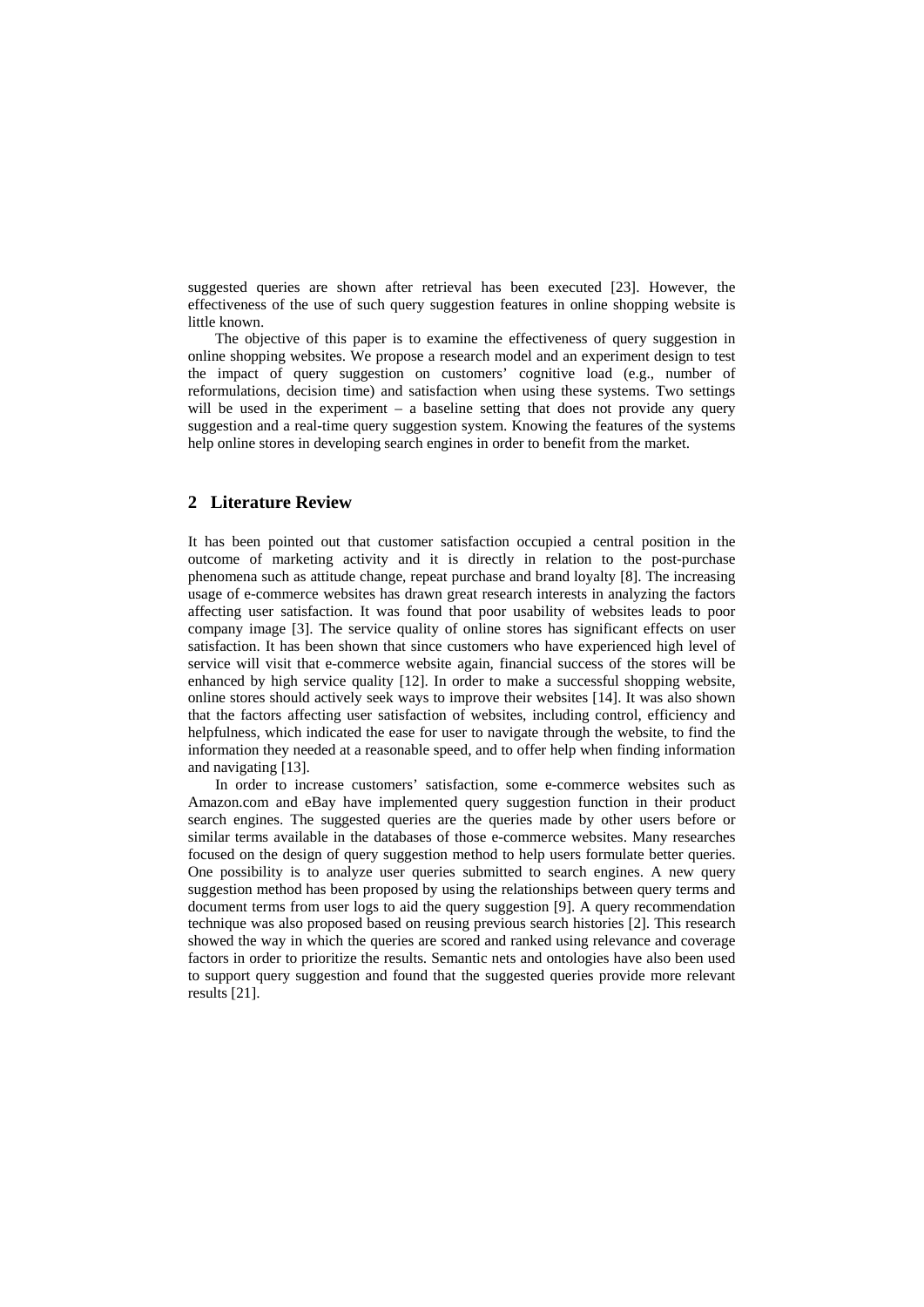However, there are only a few studies on the effectiveness of this technique for real searchers. Some researchers have conducted experiments on three search systems: a baseline system which does not offer any query suggestion, a real-time query suggestion which displays the suggested queries when users are entering words in the query entry box, and a retrospective system which displays the suggested queries after the retrieval has been executed [23]. The results show that real-time query suggestion has the best performance in the quality of initial queries, engagement in search and the uptake of query suggestion. However, their study was on general search and may not be applicable to ecommerce applications. We have not been able to identify any study on the effectiveness of query suggestion in e-commerce websites.

## **3 Research Model and Hypotheses Development**

The research model proposed in this study is illustrated in Figure 1. Cognitive load is one of the variable assessing the efficiency and effectiveness of the three systems. Cognitive load can be considered to be a multidimensional construct that represents the load that performing a particular task imposes on the cognitive system of a particular learner [18]. The cognitive load of using the systems will be measured by the number of reformulations [11] and decision time. It is also found that when the cognitive load decreases, user satisfaction of searching on that system increases [20]. Moreover, customer satisfaction leads to higher repurchase intention from the same online stores [1].

#### *Hypothesis 1: When query suggestions are provided, the number of reformulations will be reduced.*

One of the reasons why query reformulation occurs is that users may have a quite specific information need in mind but is uncertain how to express that need in query language [4]. Without the recommendation, users will doubt the correctness and effectiveness of the queries they entered. They cannot obtain assistance when they have difficulties expressing their intention of search until they read through the result displaying pages, and have limited adjustment ability to reformulate their search queries. With assistance provided, the cognitive load of searchers can be significantly reduced. When they are not sure of the spelling of words, the query suggestion function can generate help. When they type a very general term, the function can offer suggestions to make the queries more specific. When they are facing difficulties in presenting their queries, the function can provide suggestions based on the overall popularity of search strings by other users, which can be extracted from search logs [6]. Hence the suggestions displayed by the system can enable customers to express the products they want to find more effectively. The assistance by the query suggestion function will help customers figure out the best query and arrive at the products they intend to search in a minimal number of reformulations.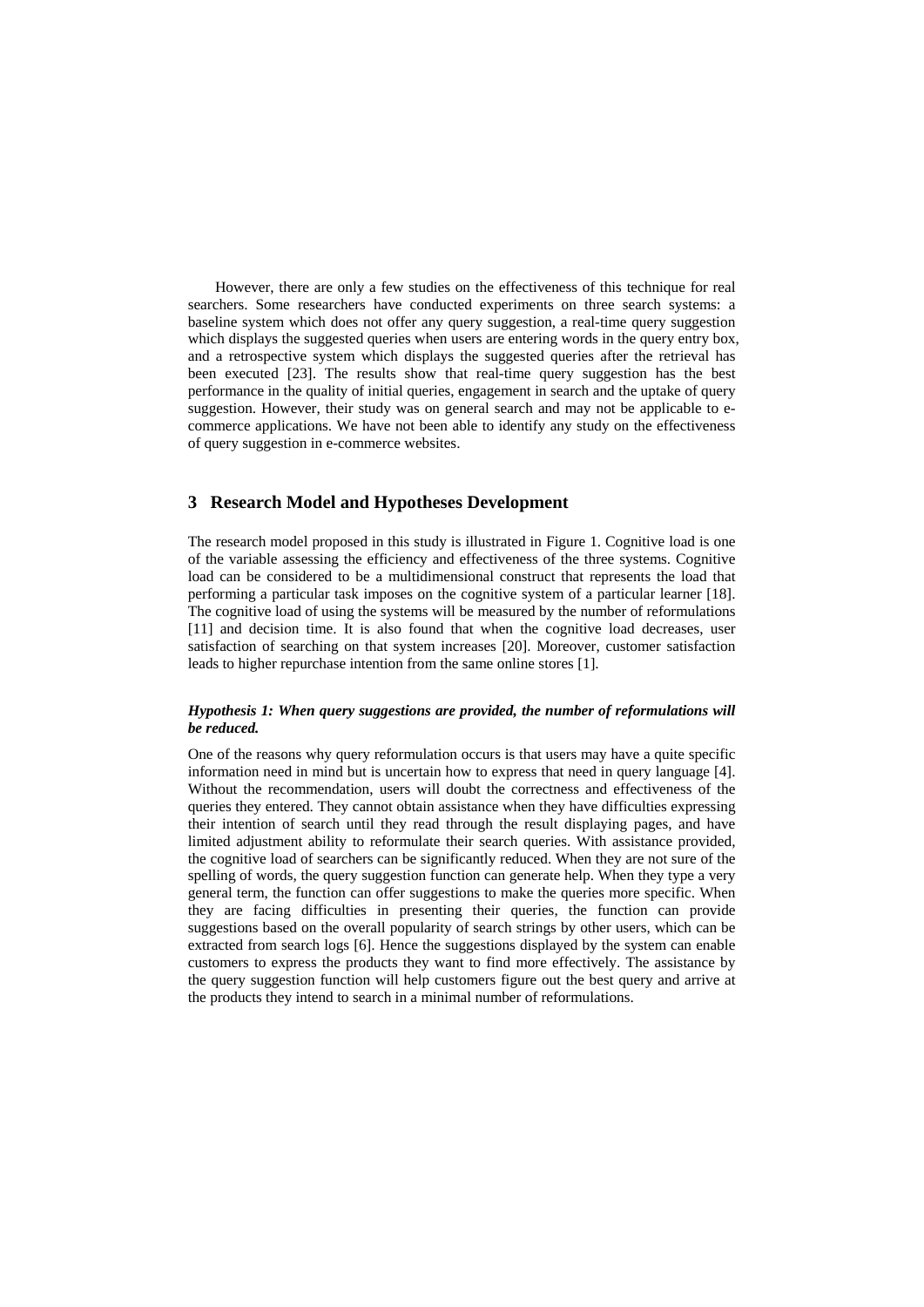



**Fig 1.** The research model

#### *Hypothesis 2: When suggestions are displayed, the average time to complete the search on products is shorter than that without suggestions.*

The product queries suggested can enable customers to express more keywords than they would otherwise have thought of so as to arrive at a solution more quickly. Customers can adjust their queries from the queries made by other users before and form a more effective query by relying on the suggestions from the query suggestion function. They do not have to look through the result displaying pages. Without the assistance of query suggestions, customers have to find a more effective query on their own by reading the result displaying pages and evaluating the products, which takes more time in adjusting the queries to find a suitable product than that when recommendations of queries are displayed.

#### *Hypothesis 3: Customers will have higher satisfaction with the online stores when query suggestions are provided.*

Since the query suggestion function can offer help for customers to express their intention of search, the products they found can satisfy their needs better. The customers will appreciate more on the website, and hence, improve the images of the company. The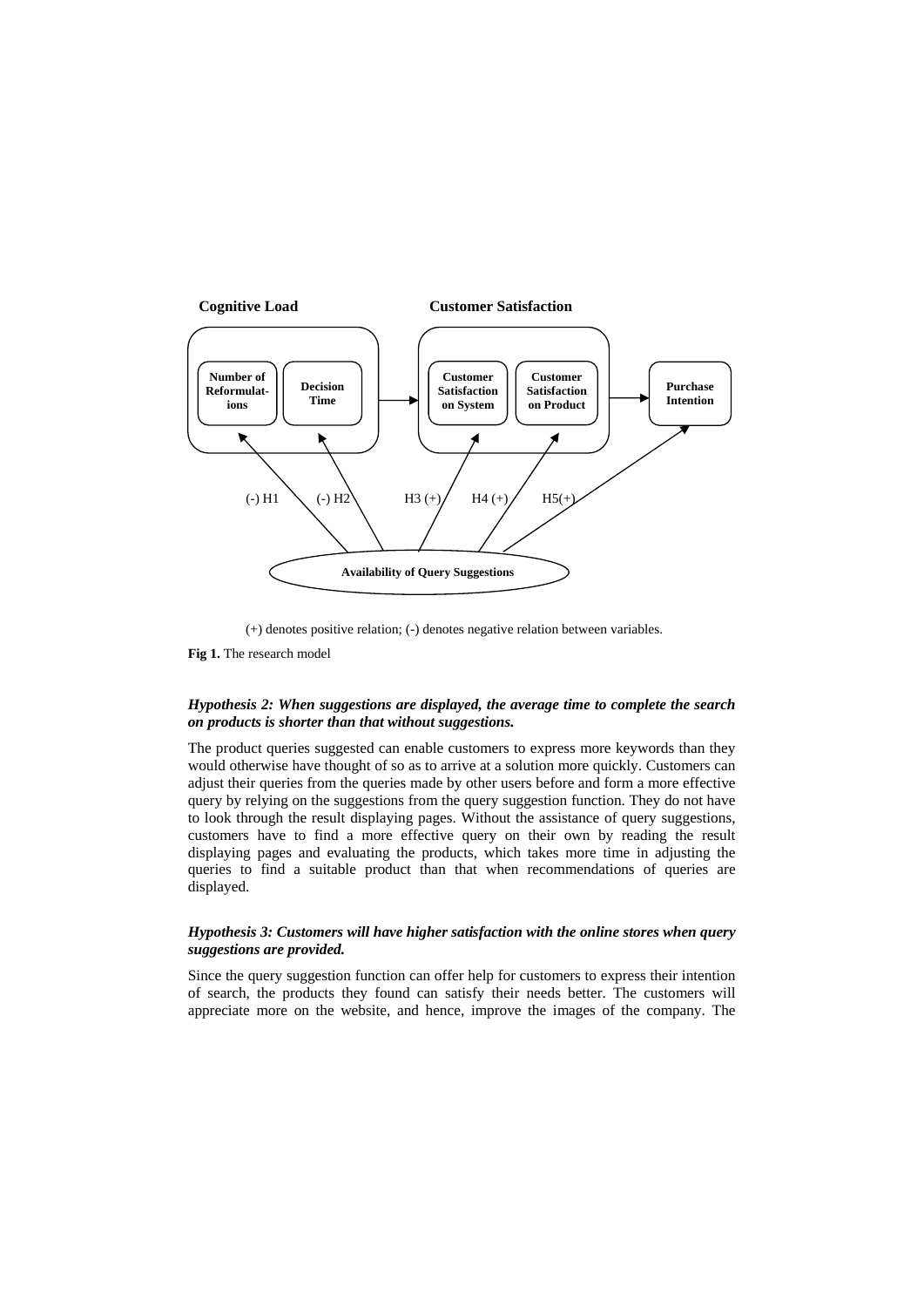customers will also be more satisfied with the usability features and technical sophistication of the online website. Therefore, the level of satisfaction of customers will be increased.

#### *Hypothesis 4: Customers will have higher satisfaction with the product when query suggestions are provided.*

If the query suggestion function is available, when customers are entering their queries in the search box, they can see the suggestions of similar items. They may try to explore these items due to curiosity. The more they explore, the more products they will discover. Since these products may be similar or are accessories to the item that the customers intend to find originally, they may be interested in these products after exploring them. Hence the customers will be more satisfied with the products that they find.

### *Hypothesis 5: Customers will have higher intention to purchase products when query suggestion function exists.*

In e-commerce websites, information quality is considered to be one of the key design factors contributing to the success of online shopping websites [15]. If query suggestions are provided, customers would be able to express the products they intend to search in more specific ways. The availability of query suggestion function can increase the level of user-friendliness of the webpage. It allows customers to more easily determine the products they want to search and purchase. Therefore, customers' purchase intention will increase when query suggestion function is available.

# **4 Discussion and Future Work**

To test the hypotheses, we plan to conduct a lab experiment on using the real-time query suggestion function in an e-commerce website such as Amazon.com. Lab experiment is a widely used method for assessing web search functionality [7]. About 200 subjects will be recruited to participate in this study. The experiment will be conducted using two settings, one with query suggestion and one without. Subjects will be required to perform two shopping tasks on the e-commerce website under each setting. The two tasks include one simple search and one complex search, which will help us reduce the effect of task complexity [5]. For simple search, subjects will be required to find some details of a particular product, such as the screen size and dimensions of a specific camera model. For complex search, subjects have to make purchasing decisions based on the situation provided. An example of the complex search task will be as follows:

"Next Friday will be your friend's birthday. You want to give him a birthday gift. He is very interested in reading, and you would like to give him a book as present.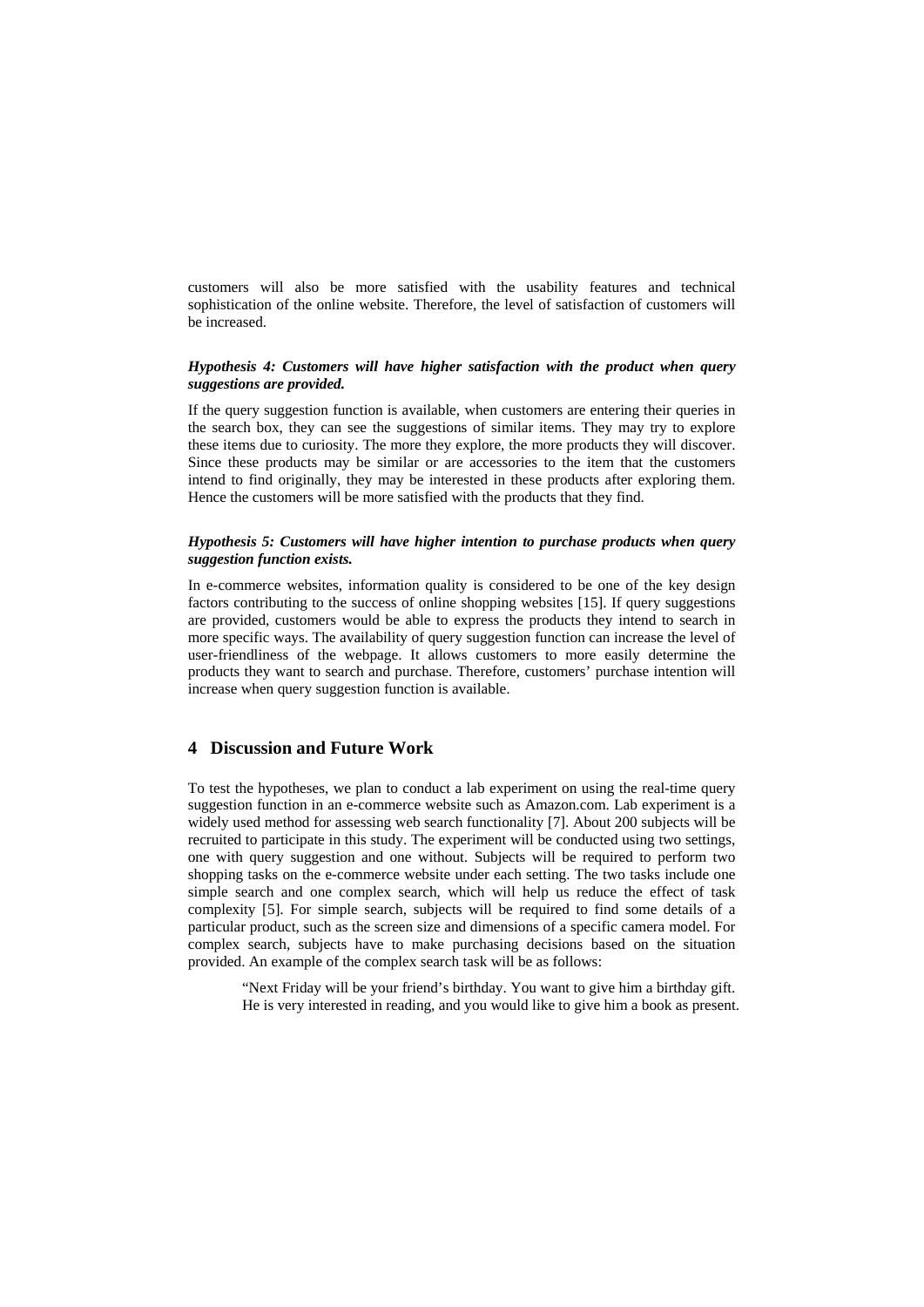You have limited budget of \$100. As you can choose only one gift in this case, you have to make your decision very carefully."

Subjects will do this experiment independently. Upon the arrival of subjects, they will be given the instructions and overviews of the tasks they need to accomplish in the experiment and will complete a demographics questionnaire focusing on their search and online shopping experience. Before each task, the descriptions of the shopping items will be provided to the subjects. The order of the systems used and the search tasks will be randomized. Number of reformulations and decision time will be automatically recorded. After using each system, subjects will have to answer the questions regarding their cognitive load and satisfactions on the systems used and products searched, and their purchase intention. Other control variables will be measured in the questionnaire as well. They can also give any other open opinions on this experiment.

We expect this research to have several implications. From an academic perspective, it will help us better understand the role of query suggestion functions in the online shopping process in e-commerce websites. From a practical point of view, the study is expected to provide some findings on how customers utilize and react to the query suggestion function and help decide whether query suggestion should be used in these sites. We also plan to study the impact of incorporating advertisements, such as sponsored links [17], in the query suggestion function.

#### **References**

- 1. Anderson, E.W. and Sullivan, M. W. The Antecedents and Consequences of Customer Satisfaction for Firms. *Marketing Science,* 12, 2, 125-43 (1993)
- 2. Balfe, E. and Smyth, B. Improving Web Search Through Collaborative Query Recommendation. *Proceedings of the 16th European Conference on Artificial Intelligence.* 268-272 (2004)
- 3. Bouch, A., Kuchinsky, A., Bhatti, N. Quality is in the Eye of the Beholder: Meeting Users' Requirements for Internet Quality of Service, *Proceedings of the SIGCHI conference on Human factors in computing systems*, 2, 1, 297-301 (2000)
- 4. Bruza, P.D. and Dennis, S. Query Reformulation on the Internet: Empirical Data and the Hyperindex Search Engine. *RIAO'9,* 488-499 (1997)
- 5. Chau, M. Visualizing Web Search Results Using Glyphs: Design and Evaluation of a Flower Metaphor, *ACM Transactions on Management Information Systems*, 2(1), 1-27 (2011)
- 6. Chau, M., Fang, X., and Yang, C. C. Web Searching in Chinese: A Study of a Search Engine in Hong Kong, *Journal of the American Society for Information Science and Technology*, 58(7), 1044-1054 (2007a)
- 7. Chau, M., Shiu, B., Chan, I., and Chen, H. Redips: Backlink Search and Analysis on the Web for Business Intelligence Analysis, *Journal of the American Society for Information Science and Technology*, 58(3), 351-365 (2007b)
- 8. Churchill, G. A. A Paradigm for Developing Better Measures of Marketing Constructs. *Journal of Marketing Research*, 64–73 (1979)